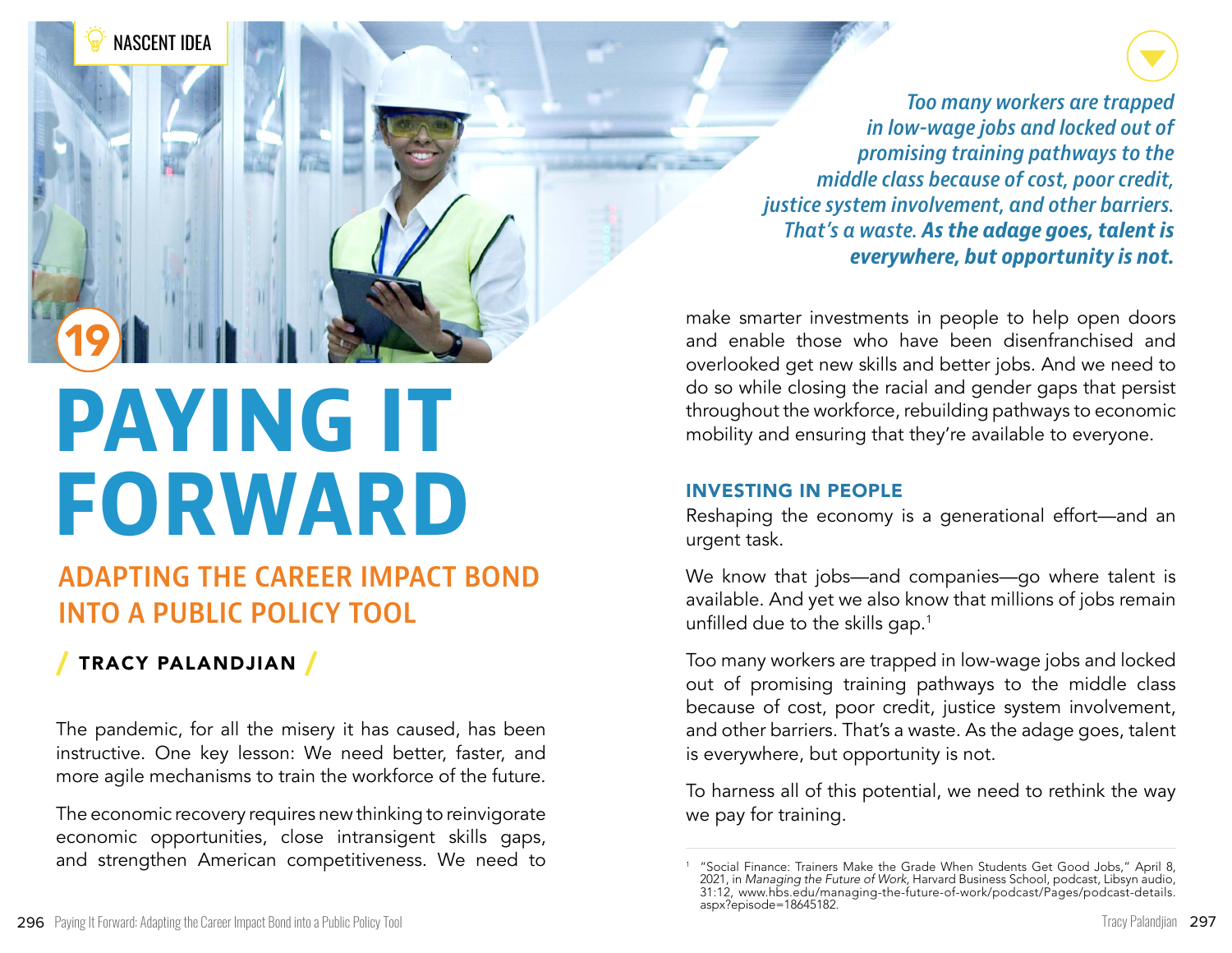#### INNOVATING WITH CAREER IMPACT BONDS

Today, students bear nearly all the risk that comes with pursuing career education and training. They take out loans, pause full-time jobs, and bet it all on higher wages in the future. Even if a good job doesn't come through, the burden of student debt remains unabated. Despite standard 10-year federal repayment plans, it typically takes twice that to pay off a bachelor's degree.<sup>2</sup> As of 2020, 45 million Americans collectively owed nearly \$1.6 trillion in student loan debt, of which \$86 billion is held by Americans over 60 years of age.3

New ways of paying for workforce training can help redistribute that risk and align stakeholders around student success. We can fix part of what's wrong with how we finance education and training while strengthening student supports and protections.

That's the idea behind the Career Impact Bond (CIB). It's a holistic financing model that brings together income share agreements and wraparound support to ensure that people who face barriers to education and employment are able to upskill and find good jobs in our changing economy. In a CIB, there's downside protection for learners. CIBs pay for the cost of the training programs and wraparound services on behalf of the student; students then pay back the costs over time as a percentage of their wages only if they get and keep jobs at salaries above a certain threshold. Repayment is capped at a certain dollar amount and duration, and a Student Bill of Rights ensures that all parties are committed to student protections.

*This is a model that's intended to eliminate barriers to access. Most loans use credit scores as the primary eligibility factor. Career Impact Bonds, by contrast, tie access to potential.* 

This is a model that's intended to eliminate barriers to access. Most loans use credit scores as the primary eligibility factor. CIBs, by contrast, tie access to potential. This helps more people—especially people with limited financial assets and limited professional experience—get the skills they need to find good jobs and better wages.

And CIBs go beyond covering tuition. They don't just help get people into training; they also help students get through it. When it comes to access, persistence, and completion, financial barriers are just one part of the problem: Students also need food and housing security, child care, and transportation. CIBs start with the problem and then design customized student-centered solutions—such as emergency aid funds, case managers, transportation subsidies, even living expense coverage—to maximize students' ability to succeed.

Training providers, at the same time, have skin in the game. They are not paid based on how many students enroll; they are paid when students attain and maintain employment. Through a deferred fee structure, funding to training providers is tied to student outcomes. If learners get into good jobs, everyone wins.

#### PAYING IT FORWARD

The first CIBs have been backed by impact investors. What if—in addition to the private sector—states and local governments invested in Career Impact Bonds?

<sup>2</sup> One Wisconsin Institute, *Survey Results: Impact of Student Loan Debt on Homeownership Trends and Vehicle Purchasing*, June 13, 2013, https://onewisconsinnow.org/institute/ research/impact-of-student-loan-debt-on-national-economy.

<sup>3</sup> Zack Friedman, "Student Loan Debt Statistics in 2020: A Record \$1.6 Trillion," *Forbes*, February 3, 2020, www.forbes.com/sites/zackfriedman/2020/02/03/student-loan-debtstatistics.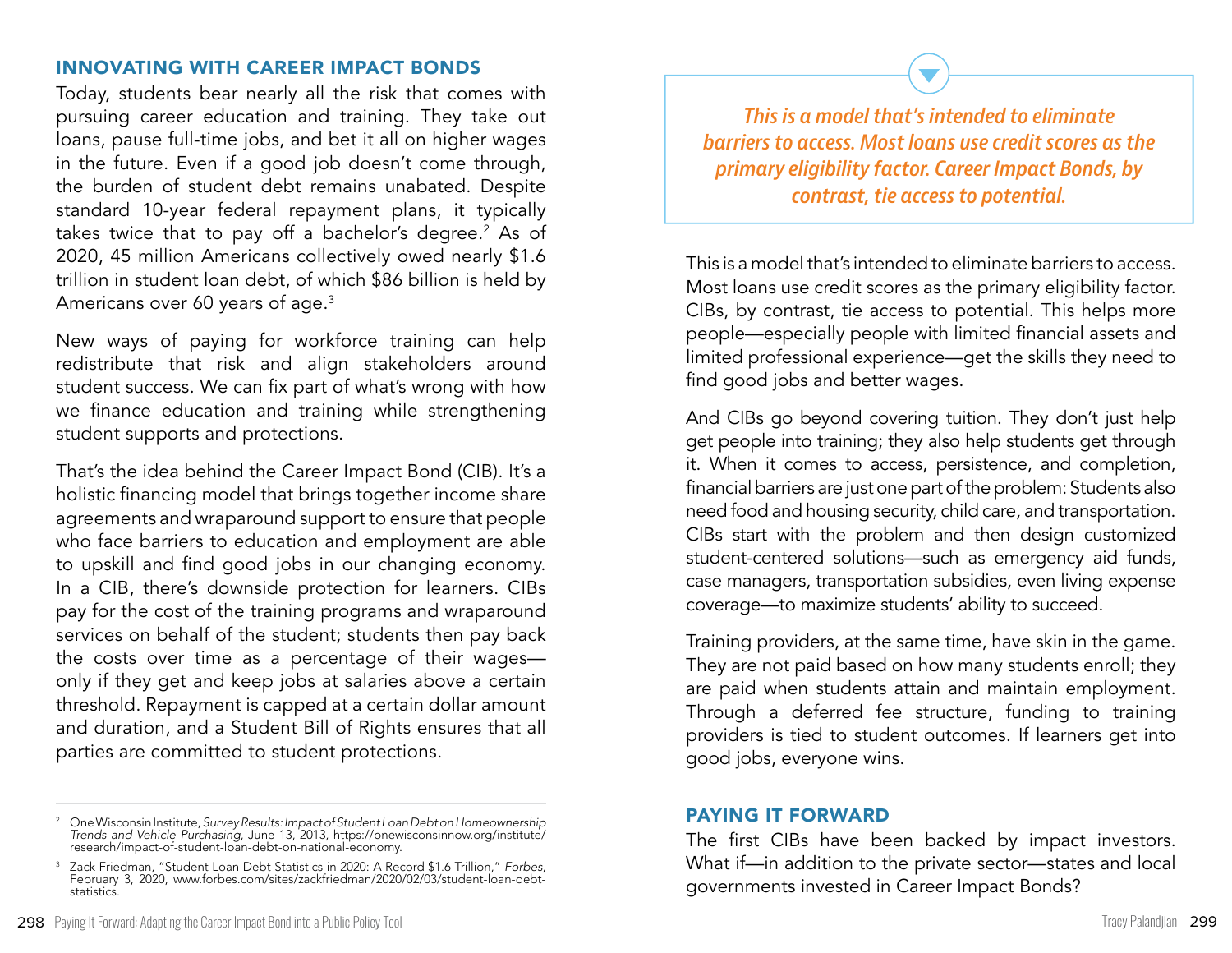*Career Impact Bonds can adapt to local priorities: supporting people leaving incarceration, or the longterm unemployed, or people living in neighborhoods still dealing with the legacy of redlining. And they can focus on industries of the future—careers that align with economic development goals and employer needs.* 

Governments' economic and workforce development mandates are broad and complex. They need to encourage job growth while helping constituents build the skills needed for those jobs—often in the context of tight budgets.

Career Impact Bonds, designed and funded by the public sector, can bolster these twin mandates. CIBs can adapt to local priorities: supporting people leaving incarceration, or the long-term unemployed, or people living in neighborhoods still dealing with the legacy of redlining. And they can focus on industries of the future—careers that align with economic development goals and employer needs. Meanwhile, CIBs create both funding sustainability and accountability for outcomes, aligning workforce funds with long-term student outcomes. If students are successful at getting into well-paying jobs, then their repayments will support future students.

We call these Pay It Forward Funds: publicly backed Career Impact Bonds that recycle funds based on the employment outcomes of students.

In the fall of 2020, New Jersey became the first state to announce the development of a Pay It Forward Fund.4 At the time of publication of this book, Ohio and another four

states have similar efforts underway.5 Most blend public, philanthropic, and corporate funding to invest in resilient, high-demand fields, such as clean energy, information technology, advanced manufacturing, and health care. These are jobs of the future—jobs that offer a pathway to the middle class and that will continue to drive our evolving economy.

#### / FIGURE 1 /

Pay It Forward Fund Overview



\*\*Where appropriate, employers may choose to repay the Pay It Forward Workforce Fund directly for placement and retention outcomes.

This model creates a sustainable, outcomes-focused approach to workforce training that benefits all stakeholders. State and philanthropic funders can achieve policy goals, ensure accountability for results, and maximize the financial sustainability of their funds. Students can access new, promising training programs without taking

<sup>4</sup> Tom Bergeron, "Murphy to Propose Pay It Forward Fund during Budget Address," *ROI-NJ*, February 23, 2021, www.roi-nj.com/2021/02/23/finance/murphy-to-propose-pay-itforward-fund-during-budget-address.

<sup>5</sup> Steve Lohr, "Job Training That's Free Until You're Hired is a Blueprint for Biden," *The New York Times*, April 7, 2021, www.nytimes.com/2021/04/07/business/job-training-work.html.